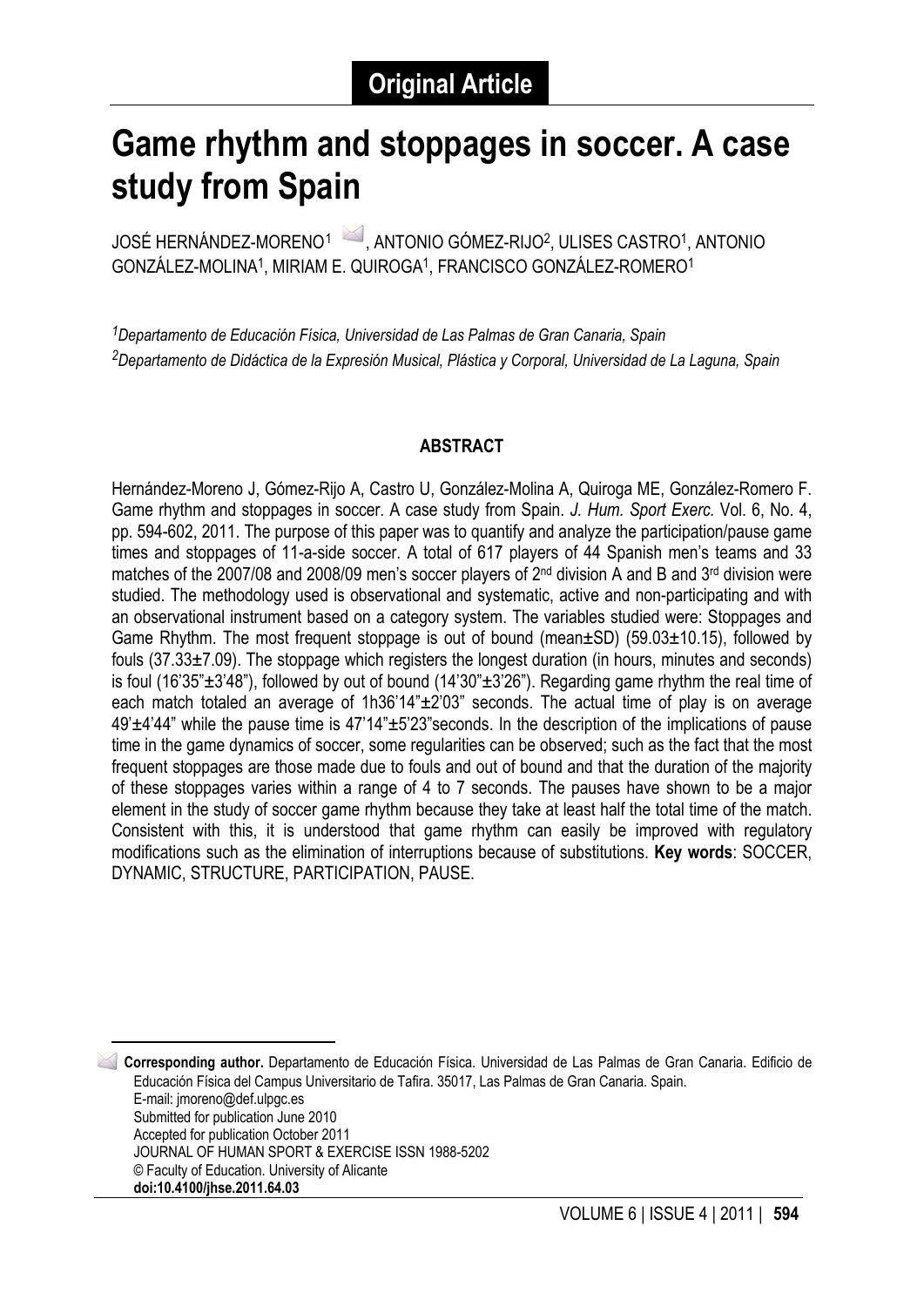# <span id="page-1-0"></span>**INTRODUCTION**

Currently Motor Praxeology applied to sports focuses on trying to know what the internal logic –of each group of sports in general and each sport specifically– is like, and how the development of game action is produced during motor action and motor situation (Parlebas, [2001](#page-8-0)).

Some of the most significant studies related to the epistemological knowledge of Motor Praxeology carried out so far have been done by Rodríguez-Ribas ([1997\)](#page-8-0), Parlebas [\(2001](#page-8-0)) and Hernández-Moreno & Rodríguez-Ribas ([2004\)](#page-8-0). On the other hand, those related to the analysis of the structure of sports (and specifically to the development of game action) have been developed by Hernández-Moreno [\(1996](#page-8-0)), Lago & Anguera [\(2003](#page-8-0)), Lago & Martín-Acero [\(2005](#page-8-0)), Lago & Martín-Acero ([2007\)](#page-8-0), Lago et al. [\(2007](#page-8-0)), Castellano [\(2008](#page-8-0)) and Castellano & Casamichana [\(2009](#page-8-0)) in 11-a-side 1st division soccer. Thus the present work provides a study of game rhythm characteristics in Spanish men's soccer divisions that have never been studied for such purposes before, i.e. 2<sup>nd</sup> division A, 2<sup>nd</sup> division B and 3<sup>rd</sup> division.

The soccer played nowadays features as one of its main characteristics the so-called *game rhythm*, i.e., the speed of play and its variations throughout the course of the matches. *Game rhythm* makes it increasingly necessary for players to train their physical qualities to suit the demands of the game. Moreover, very often, teams are increasingly using the so-called "tactical errors" to influence both the dynamics of the game and game strategies. These facts are being increasingly studied in order to adapt the training of players and teams to these circumstances (Martín-Acero, [2000](#page-8-0); Lago & Martín-Acero, [2005](#page-8-0)).

The purpose of this paper was to quantify and analyze the participation/pause game times and stoppages of 11-a-side soccer in 2<sup>nd</sup> division A and B and 3<sup>rd</sup> division.

## **MATERIAL AND METHODS**

## *Subjects*

The study sample consisted of 33 soccer matches of the category 2<sup>nd</sup> division A (10 games and 14 teams), 2nd division B (13 games and 15 teams) and 3rd division (10 games and 15 teams) where 44 Spanish men's teams participated with a total of 617 players. The age of the studied subjects ranged from 17 to 36 years old. The results have been recorded during the 2007/08 and 2008/09 seasons. The subjects were informed of the nature of the study and its intended use, in accordance with ethical guidelines of Declaration of Helsinki.

## *Measures*

The study's design was descriptive, correlational, and transversal. The observation instrument used was a category system (Anguera, [2006](#page-8-0)). The variables studied were: Stoppages (unsporting behavior, out of bound, beyond the goal line, corner, incidents, foul, penalty, goal, substitution, and out of play) (see Table [1\)](#page-2-0) and Game Rhythm (match real time, match effective time, pause time, home ballpossession time, visitor ball-possession time, total number of pauses, maximum pause time, and minimum pause time (see Table [2](#page-2-0)). The observation instrument was designed and validated by pilot observation, data analysis testing, and observer training test.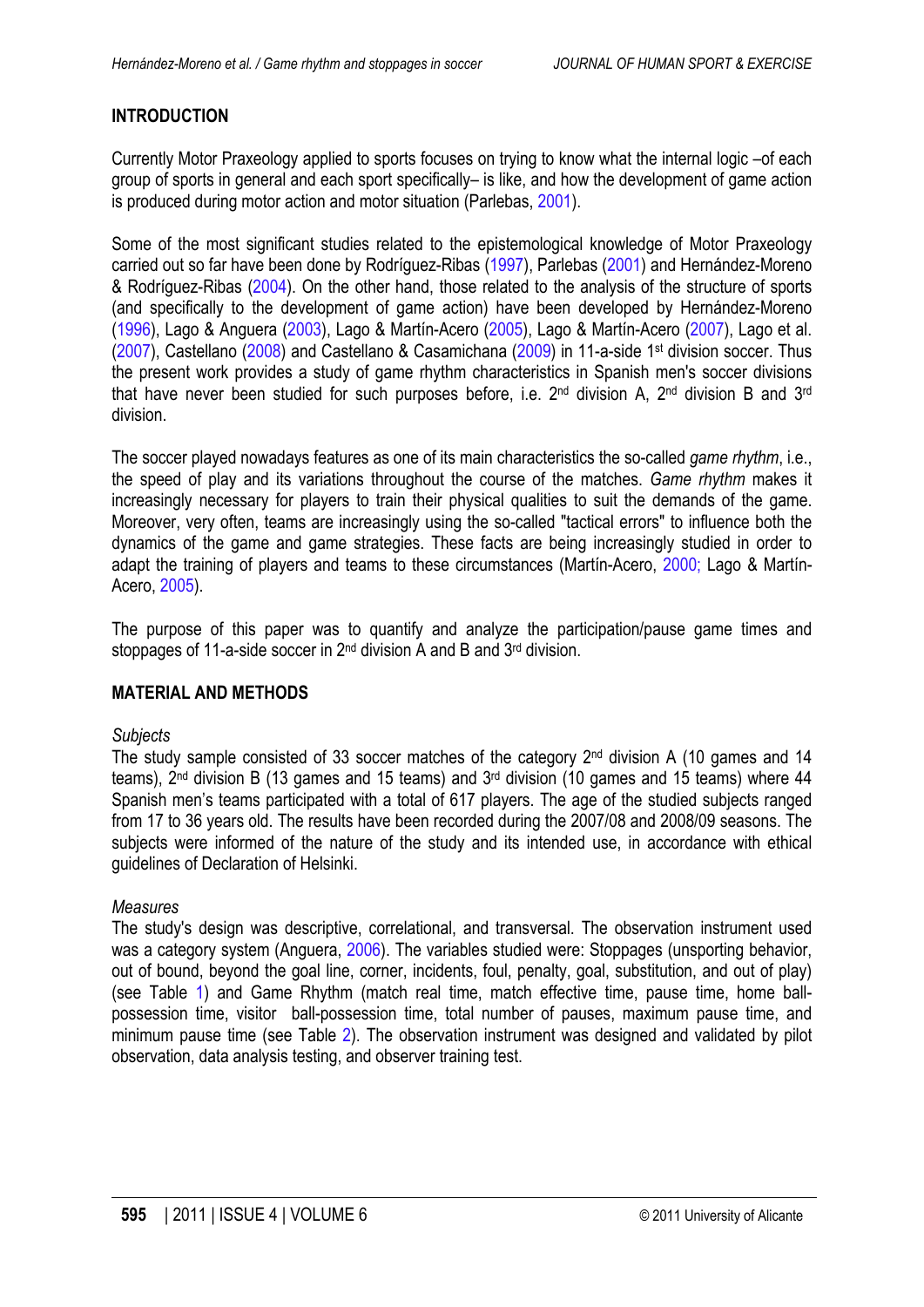<span id="page-2-0"></span>

| <b>Category</b>                  | <b>Definition</b>                                                                                                                                                                                                                                                                                                             | #          |
|----------------------------------|-------------------------------------------------------------------------------------------------------------------------------------------------------------------------------------------------------------------------------------------------------------------------------------------------------------------------------|------------|
| Unsporting<br>behavior           | A player's behavior which is contrary to sports ethics and leads to a disciplinary sanction<br>which is recorded in the game sheet.                                                                                                                                                                                           | <b>UC</b>  |
| Out of Bound                     | The ball is thrown by a player over the touch line in violation of the established<br>regulations.                                                                                                                                                                                                                            | <b>OB</b>  |
| Beyond the<br>Goal Line          | The ball is thrown by an attacking player beyond the goal lines of the field.                                                                                                                                                                                                                                                 | <b>BGL</b> |
| Corner                           | The ball is thrown by a defending player beyond the goal line.                                                                                                                                                                                                                                                                | C          |
| Incidents                        | Temporary interruption of the game for non-essential reasons requiring timeout by the<br>referee-judge.                                                                                                                                                                                                                       |            |
| Foul                             | The infringement committed by a player of the team which has no possession of the ball<br>on a player of the opposing team, which is sanctioned by a shot from the place of<br>occurrence of the infringement and recorded in the offending player's sheet.                                                                   | F          |
| Penalty                          | Infringement committed by a player of the team which has no possession of the ball on a<br>player with possession of the ball and is sanctioned by a shot to the offending team's goal<br>from a distance of 11 meters.                                                                                                       | P          |
| Goal                             | Action consisting of introducing the ball into the goal of one of the two teams in<br>accordance with established regulations and is granted by the referee as valid and thus<br>scores in the records of the game in favor of the team opposing the team in whose goal<br>line the ball has been introduced.                 | G          |
| Substitution                     | Action consisting in changing a field player against one on the bench.                                                                                                                                                                                                                                                        | S          |
| Out of Play<br>$\mu$ A analazing | Foul committed by a player of the team which is in possession of the ball, whilst not<br>having himself possession of the ball, when placing himself between the goalkeeper of<br>the opposing team and the other players of the opposing team before he has access to<br>the ball, and is therefore whistled by the referee. | <b>OP</b>  |

# Acronym

# *Table 2. Categories for the Game Rhythm variable.*

| Category                        | <b>Definition</b>                                                                                                        | Acronym    |
|---------------------------------|--------------------------------------------------------------------------------------------------------------------------|------------|
| Match Real Time                 | Period of time from the start of the match according to the referee<br>until the end of it, minus half time of the game. | <b>MRT</b> |
|                                 |                                                                                                                          |            |
| <b>Match Effective Time</b>     | Period of time elapsed with the ball in play in possession of either<br>team.                                            | MET        |
| Pause Time                      | Period of time elapsed without game action, excluding time-out<br>periods between half times.                            | PT         |
| Home Ball- Possession<br>Time   | Total game time in which the home team has possession of the ball.                                                       | HBPT       |
| Visitor Ball-Possession<br>Time | Total game time in which the visiting team has possession of the<br>ball.                                                | VBPT       |
| Total Number of<br>Pauses.      | Frequency of pauses of the two teams during a match.                                                                     | <b>TNP</b> |
| Maximum Pause Time.             | Maximum pause duration of a team during a match.                                                                         | MaxPT      |
| Minimum Pause Time.             | Minimum pause duration of a team during a match.                                                                         | MinPT      |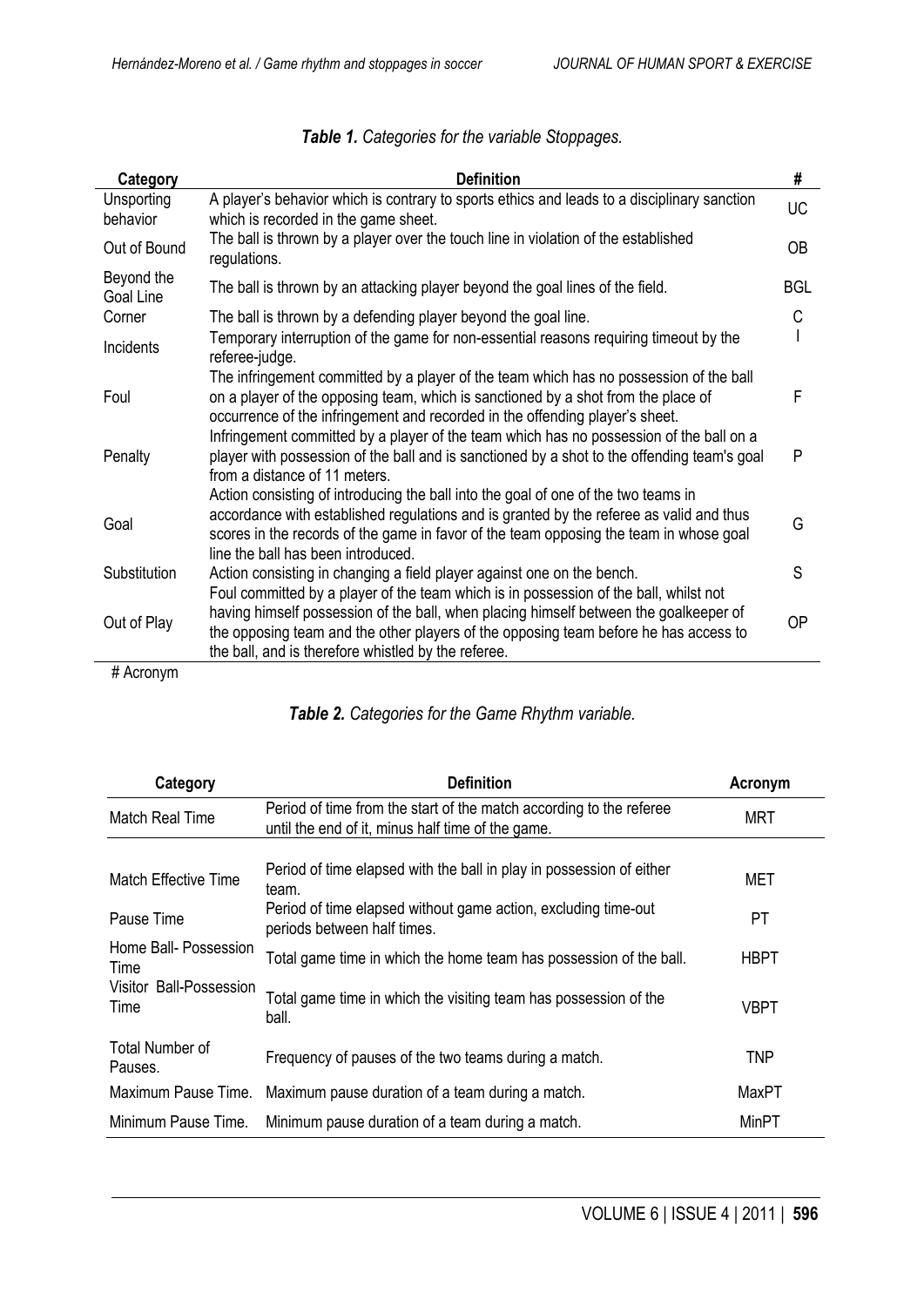## *Procedures*

Observations were made of digital recordings taken with Panasonic- P2 DVC Pro HD camera that was located in the area usually reserved for the media so it would be possible to record all players in the playground. The recordings were made by a technical expert in audiovisual media.

The matches were analyzed through systematic observation by experienced observers, who were trained using the methodology described by Anguera ([2006\)](#page-7-0). NAC-SPORT software has been used to analyze data. The inter- and intra-reliability of two separate observations was calculated to guarantee sufficient quality of the observation system. An inter-reliability and intra-reliability index of 0.80 was found (intra-class correlation coefficient and Kappa index).

With the aim of a systemic approach, it can be considered that the structure of cooperative /confrontational sports -and thus of the sports to be analyzed- is determined by the following parameters: *laws of the game or balancing system* (as a starting point), *gesture* or *technique*, *sport space, sport time, motor communication*, and, ultimately, *motor skill strategy* (Parlebas, [2001;](#page-8-0) Hernández-Moreno & Rodríguez-Ribas, [2004\)](#page-8-0).

The development of *game action* is the result of the interaction between the structure of the game and the player, occurring in a specific motor situation. This research focuses exclusively on two of these structures: time and laws of the game, and it specifically addresses *game rhythm* and stoppages. For the study and analysis of *game rhythm* what is called *play time* has been taken into account, i.e., the time that elapses while the ball is in play, and pause time, i.e., the time during the interruptions of the game motivated by the stops in the game which are caused by regulatory stoppages.

Regulatory stoppages are defined as any event that causes a stop in the game, i.e., leading to an interruption of the development of the game situation and that are explicitly mentioned in the rules of each sport, in this case, the rules of 11-a-side soccer.

Table 1 shows the categories that we considered for the variable stoppages (unsporting behavior, out of bound, beyond the goal line, corner, incidents, foul, penalty, goal, substitution and out of play), and Table 2 shows the categories that we considered for the variable Game Rhythm (match real time, match effective time, pause time, home-ball possession time, visitor-ball possession time, total number of pauses, maximum pause time and minimum pause time), these being new to this type of study.

# *Data analysis*

A descriptive analysis of the different variables was carried out using Correlational Analysis Pearson. A one-factor ANOVA (according to the division to which each team belonged, 2nd, 2nd B and 3<sup>rd</sup>) was carried out to detect significant differences among the common aspects of the three divisions. Firstly, for the *stoppages* variable in relation to the observed frequencies and time spent. Secondly, the variable in relation to *game rhythm* for each category. Statistical program SPSS v.15 was used for statistical analysis. Statistical significance was set at 0.05.

# **RESULTS**

Table [3](#page-4-0) shows that the most frequent stoppage is out of bound (mean $\pm$ SD) (59.03 $\pm$ 10.15), followed by fouls (37.33±7.09). The least recorded stoppage is penalty (0.48±0.66). Also, the following variables correlate positively and significantly: the variable unsportsmanlike conduct-incidents (p<0.01), incidentgoal (p<0.05), fouls-out of bound (p<0.01) and goal-penalty. On the contrary, fouls-corner (p<0.01) negatively and significantly correlate.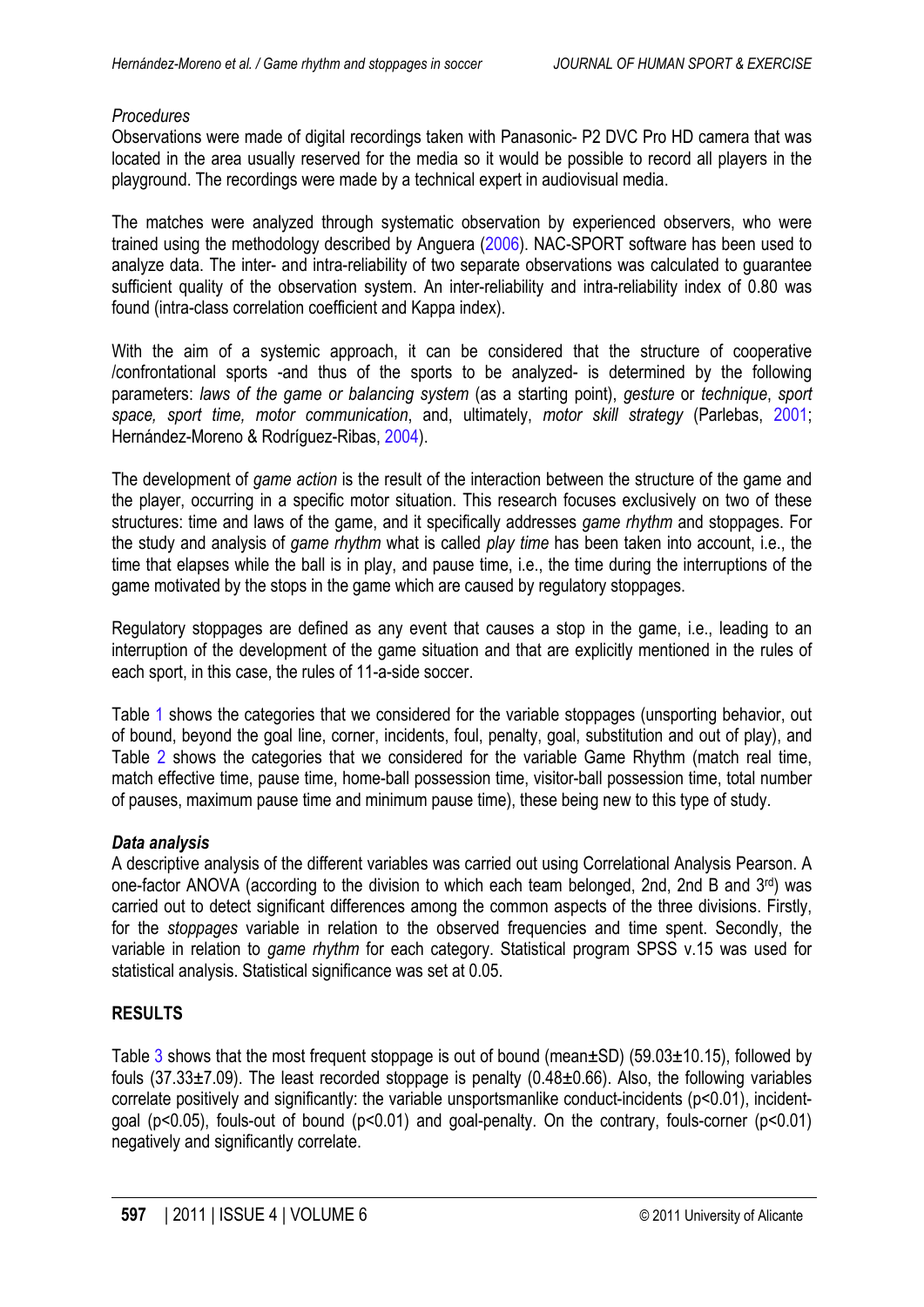|                            | M     | <b>SD</b> | -1 | $\overline{2}$         | 3    | 4       | 5         | 6                      | 7         | 8       | 9                      | 10                      |
|----------------------------|-------|-----------|----|------------------------|------|---------|-----------|------------------------|-----------|---------|------------------------|-------------------------|
| 1. Incidents               | 1.79  | 2.13      |    | $0.67$ <sup>**</sup> ) | 0.16 | 0.30    | 0.25      | $-0.10$                | $0.39(*)$ | $-0.12$ | 0.16                   | 0.18                    |
| 2. Unsporting<br>behavior  | 2.88  | 3.23      |    |                        | 0.15 | 0.16    | $0.40(*)$ | $-0.25$                | 0.28      | $-0.25$ | 0.12                   | 0.05                    |
| 3. Fouls                   | 37.33 | 7.09      |    |                        |      | $-0.00$ | 0.25      | $0.48$ <sup>**</sup> ) | $-0.06$   | 0.04    | $-0.10$                | $-0.51$ <sup>**</sup> ) |
| 4.Substitutions            | 4.33  | 1.55      |    |                        |      |         | 0.00      | $-0.19$                | $-0.09$   | $-0.27$ | $-0.10$                | 0.29                    |
| 5.Out of Play              | 5.91  | 2.75      |    |                        |      |         |           | 0.03                   | 0.06      | $-0.18$ | $-0.31$                | $-0.20$                 |
| 6.Out of Bound             | 59.03 | 10.15     |    |                        |      |         |           |                        | $-0.07$   | 0.01    | 0.02                   | $-0.27$                 |
| 7.Goal                     | 2.52  | 1.41      |    |                        |      |         |           |                        |           | 0.02    | $0.45$ <sup>**</sup> ) | $-0.08$                 |
| 8. Beyond the<br>Goal Line | 21.18 | 4.62      |    |                        |      |         |           |                        |           |         | 0.02                   | 0.14                    |
| 9. Penalty                 | 0.48  | 0.66      |    |                        |      |         |           |                        |           |         |                        | 0.22                    |
| 10.Corner                  | 9.18  | 3.31      |    |                        |      |         |           |                        |           |         |                        |                         |

<span id="page-4-0"></span>*Table 3. Mean, Standard Deviation and Correlations of all categories for the variable Stoppages (frequencies).*





*Figure 1. Mean of the frequencies for the variable Stoppages. INC=Incidents. COND=Conduct. FOULS=Fouls. SUBS=Substitutions. OoP=Out of Play. OoB=Out of Bound; GOAL=Goal. BGL=Beyond the goal line. PENALTY=Penalty. CORNER=Corner.*

Table [4](#page-5-0) shows that the stoppage which registers the longest duration (in seconds) is foul  $(16'35''\pm3'48'')$ , followed by out of bound  $(14'30''\pm3'26'')$ . The stoppage which registers the shortest duration (in hours, minutes and seconds) is penalty  $(46"±1'12")$ . Also, the variable unsportsmanlike conduct- incidents (p<0.01), foul-out of bound (p<0.05), goal-penalty (p<0.01) and (over the goal line) corner (p<0.01) all correlate positively and significantly. By contrast, unsportsmanlike conduct-out of bound (p<0.05), unsportsmanlike conduct-over the goal line (p<0.05), foul-penalty (p<0.05) and out of play – penalty (p<0.05) all correlated significantly and negatively.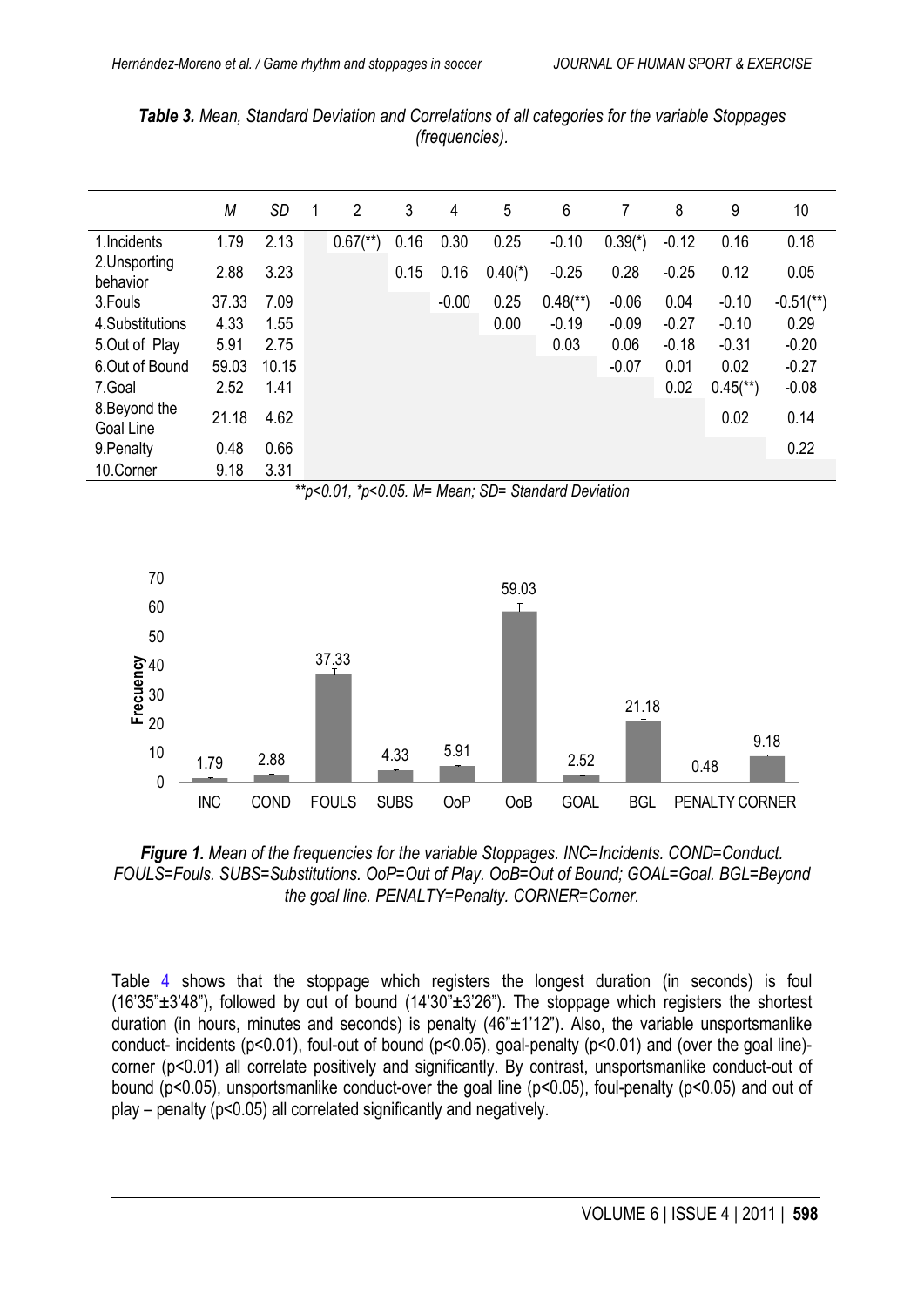|                            | M      | <b>SD</b> | $\overline{2}$         | 3    | 4       | 5       | 6          |         | 8          | 9                      | 10                     |
|----------------------------|--------|-----------|------------------------|------|---------|---------|------------|---------|------------|------------------------|------------------------|
| 1. Incidents               | 1'54'' | 2'08''    | $0.68$ <sup>**</sup> ) | 0.07 | 0.26    | 0.25    | $-0.06$    | 0.34    | $-0.02$    | $-0.03$                | 0.23                   |
| 2. Unsporting<br>behaviour | 2'29'' | 3'04''    |                        | 0.00 | 0.27    | 0.26    | $-0.43(*)$ | 0.33    | $-0.35(*)$ | 0.02                   | $-0.12$                |
| 3. Fouls                   | 16'35" | 3'48''    |                        |      | $-0.01$ | 0.18    | $0.34(*)$  | $-0.12$ | 0.30       | $-0.34(*)$             | 0.08                   |
| 4. Sustitutions            | 3'32"  | 1'28''    |                        |      |         | $-0.15$ | $-0.18$    | 0.18    | $-0.06$    | 0.30                   | 0.21                   |
| 5. Out of Play             | 2'10"  | 1'21"     |                        |      |         |         | $-0.09$    | $-0.07$ | $-0.13$    | $-0.38(*)$             | $-0.20$                |
| 6. Out of Bound            | 14'30" | 3'26"     |                        |      |         |         |            | $-0.15$ | $0.37*$    | 0.06                   | 0.23                   |
| 7. Goal                    | 2'41"  | 1'38''    |                        |      |         |         |            |         | $-0.19$    | $0.63$ <sup>**</sup> ) | 0.02                   |
| 8. Beyond the<br>goal line | 8'48'' | 2'39''    |                        |      |         |         |            |         |            | $-0.26$                | $0.65$ <sup>**</sup> ) |
| 9. Penalty                 | 46"    | 1'12''    |                        |      |         |         |            |         |            |                        | $-0.00$                |
| 10. Corner                 | 4'21'' | 1'49''    |                        |      |         |         |            |         |            |                        |                        |

<span id="page-5-0"></span>*Table 4. Mean, Standard deviation and correlations in all categories for the variable Stoppages (in minutes and seconds).*

*\*\*p<0.01, \*p<0.05. M= Mean; SD= Standard Deviation*



*Figure 2. Mean duration (in minutes and seconds) for the variable Stoppages. INC=Incidents. COND=Conduct. FOULS=Fouls. SUBS=Substitutions. OoP=Out of Play. OoB=Out of Bound; GOAL=Goal. BGL=Beyond the goal line. PENALTY=Penalty. CORNER=Corner.*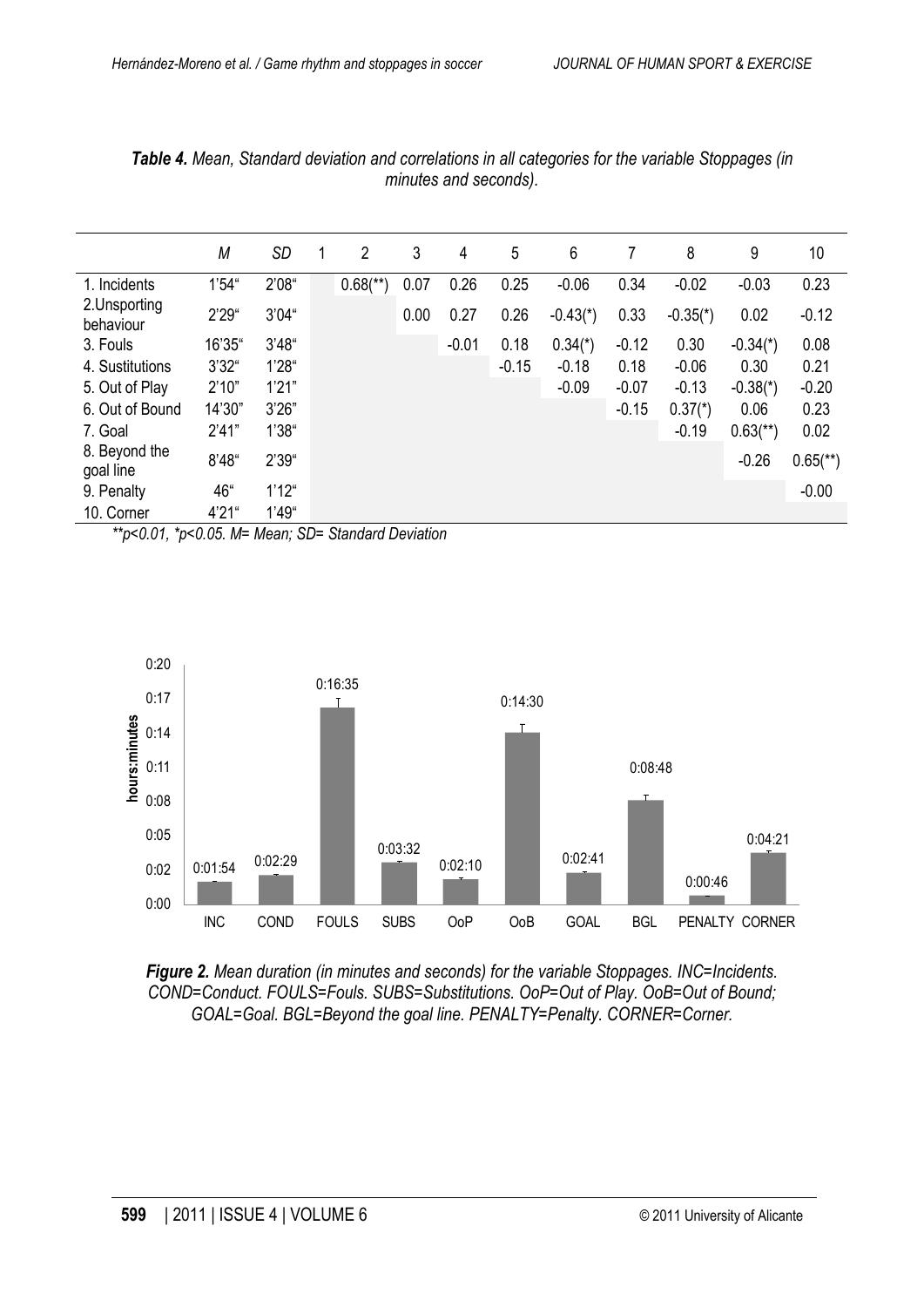|                                     | М        | <b>SD</b> | $\overline{2}$ | 3                       | 4                       | 5                       | 6       |           | 8       |
|-------------------------------------|----------|-----------|----------------|-------------------------|-------------------------|-------------------------|---------|-----------|---------|
| 1. Match Real Time                  | 1h36'14" | 2'03"     | $-0.14$        | $0.50$ <sup>**</sup> )  | $-0.11$                 | $-0.05$                 | 0.17    | $0.36(*)$ | 0.13    |
| 2. Match Effective Time             | 49"      | 4'44"     |                | $-0.92$ <sup>**</sup> ) | $0.63$ <sup>**</sup> )  | $0.53$ <sup>**</sup> )  | $-0.18$ | 0.06      | $-0.11$ |
| 3. Match Pause Time                 | 47'15"   | 5'23"     |                |                         | $-0.58$ <sup>**</sup> ) | $-0.50$ <sup>**</sup> ) | 0.23    | 0.07      | 0.13    |
| 4. Home Ball-Possession<br>Time     | 25'02"   | 4'07"     |                |                         |                         | $-0.31$                 | 0.06    | 0.05      | $-0.13$ |
| 5. Visitor Ball-<br>Possession Time | 23'54"   | 3'52"     |                |                         |                         |                         | $-0.29$ | 0.02      | 0.01    |
| 6. Total Number of<br>Pauses        | 134      | 15.46     |                |                         |                         |                         |         | $-0.27$   | 0.00    |
| 7. Maximum Pause Time               | 2'04"    | 35"       |                |                         |                         |                         |         |           | $-0.00$ |
| 8. Minimum Pause Time               | 2"       | 1"        |                |                         |                         |                         |         |           |         |

*Table 5. Mean, standard deviation, and correlations in all the categories for the variable Game Rhythm.*





*Figure 3. Mean duration for the variable Game Rhythm. MRT=Match Real Time. MET=Match Effective Time. MPT=Mach Pause Time. HBPT=Home Ball-Possession Time. VBPT=Visitor Ball-Possession Time. MaxPT=Maximum Pause Time. MinPT=Minimum Pause Time.*

Regarding game rhythm the real time of each match totaled an average of 1h36'14" $\pm$ 2'03". The actual time of play is on average  $49'±4'44''$  while the pause time is  $47'15''±5'23''$ .

Regarding the variables *game rhythm* and *stoppages* no significant differences were observed in the three categories (2nd A, 2nd B and 3rd), except in *total amount of pauses* (F=8.16; p<0.05) and in the *Fouls* category (F=6.40; p<0.05).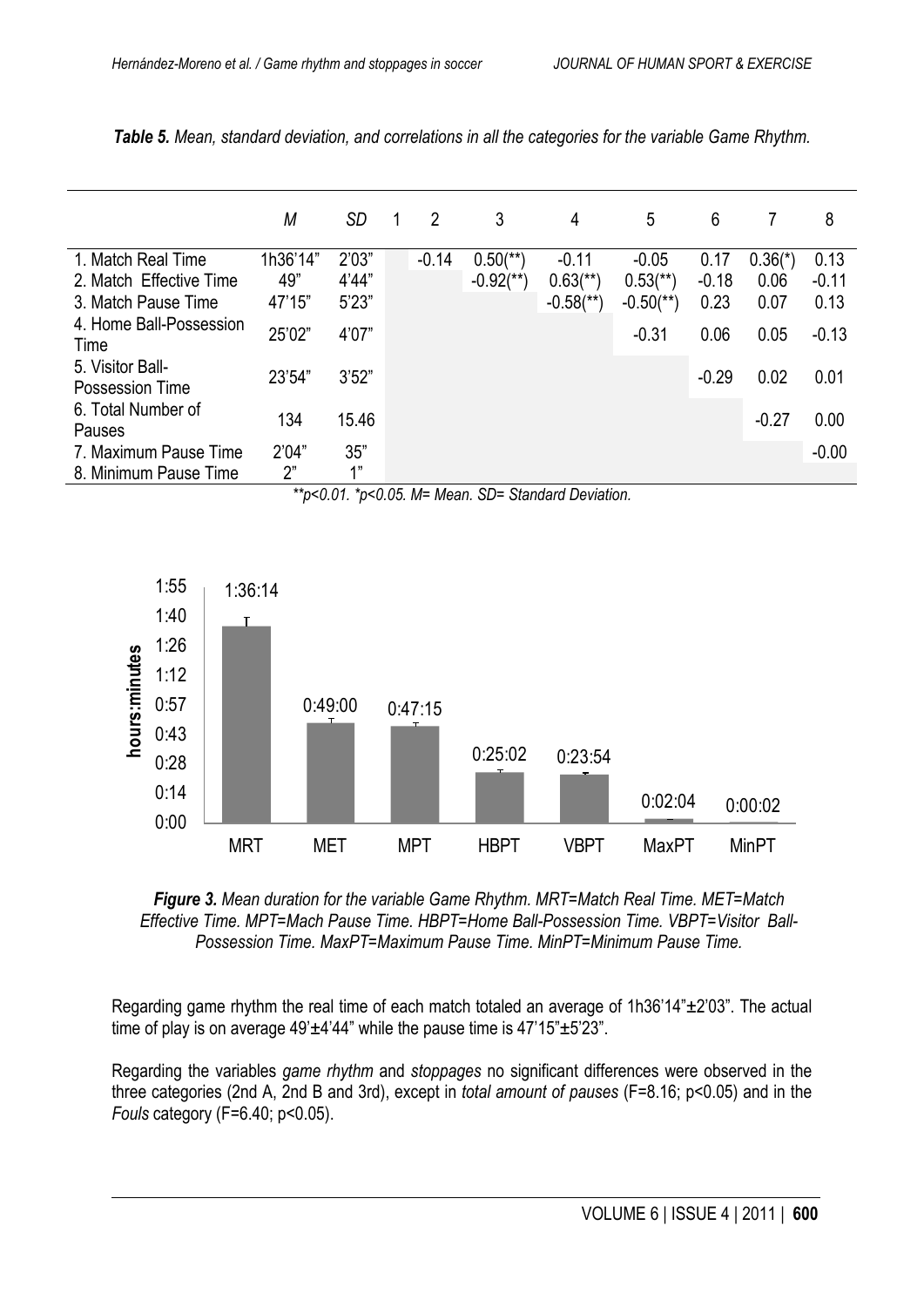# <span id="page-7-0"></span>**DISCUSSION AND CONCLUSIONS**

Authors such as Carling et al. (2006), Lago & Martin-Acero [\(2005](#page-8-0)), Jones et al. ([2004](#page-8-0)), and Hughes & Bartlett ([2002](#page-8-0)) refer to a series of collective factors that influence the performance of soccer teams. These factors are related to tactics and strategy but do not provide –unlike the present study– sufficient data allowing for the characterization of game dynamics.

As regards the descriptive and correlational analysis carried out in the present work, only the features considered as the most relevant have been highlighted in order to compare them with the few earlier works that have been found. Thus, regarding game stoppages, Mombaerts [\(1991](#page-8-0)), and Castellano et al. [\(1996](#page-8-0)) considered that the average was 120 stoppages. Whereas Hernández-Pérez [\(1994](#page-8-0)) considered 134 stoppages as the average –which coincides with the average amount of stoppages in our study, also 134.

In our study, the longest total Pause Time corresponds to the categories of Out of Bound (14'30") and Fouls (16'35") with a total average Pause Time of 47'15" per match. There is no comparative data available since our study is the first one to analyse these categories. Given the importance of the studied categories it would seem appropiate to include them in further similar studies.

As regards Game Rhythm (Pause and Participation), Mombaerts [\(1991](#page-8-0)) indicates an average Pause Time of 15" and an average Play Time of 22", whereas for Hernández-Pérez ([1994](#page-8-0)), Pause Time is 23" and Play Time is 27.5". For Hernández-Moreno [\(1996\)](#page-8-0) the average Pause Time is 20" and 17.4" for Participation Time and Castellano ([2008](#page-8-0)) presents 19.2" and 19.5" respectively. I our study total Pause Time was 21.1" and 21.9" for Participation Time, which is very close to the results obtained by Castellano [\(2008](#page-8-0)) during the 2008 European National Selection Championship.

In the light of data obtained in this study, it can be stated that, in the description of the implications of pause time in the game dynamics of soccer, some regularities can be observed; such as the fact that the most frequent stoppages are those made due to fouls and out of bound and that the duration of the majority of these stoppages varies within a range of 4 to 7 seconds. It has been observed when comparing the means of pause time among the three divisions (2nd A, 2nd B and 3rd) that its duration of pause time decreases as the category of the teams analyzed is higher. The pauses have shown to be a major element in the study of soccer game rhythm because they take at least half the total time of the match. Consistent with this, it is understood that game rhythm can easily be improved with regulatory modifications such as the elimination of interruptions because of substitutions.

The results obtained from this study on regulatory incidences and their influence on game rhythm may be useful in the design of training plans so as to make them better suited to the game's actual dynamics.

Further research should therefore consider the specificity and game performance indicators used in the present study –and others which may be determined as long as they are referred to strategy and tactics– in order to acquire in-depth knowledge of game action development.

## **REFERENCES**

- 1. ANGUERA MT. *Aplicación de la metodología observacional al estudio de las conductas motrices*. ULL. Unpublished manuscript; 2006 Doctoral Thesis. [\[Back to text\]](#page-1-0)
- 2. CARLING C, WILLIAMS M, REILLY T. *Handbook of soccer match analysis: a systematic approach to improving performance.* London and New York: Routledge; 2006. [\[Abstract\]](http://books.google.es/books?id=Lfqq6NdzA3QC&printsec=frontcover&dq=Handbook+of+soccer+match+analysis:+a+systematic+approach+to+improving+performance&hl=es&ei=RofkTpiSF4KohAflgcH_AQ&sa=X&oi=book_result&ct=result&resnum=1&ved=0CDMQ6AEwAA#v=onepage&q=Handbook%20of%20soccer%20match%20analysis%3A%20a%20systematic%20approach%20to%20improving%20performance&f=false) [Back to text]